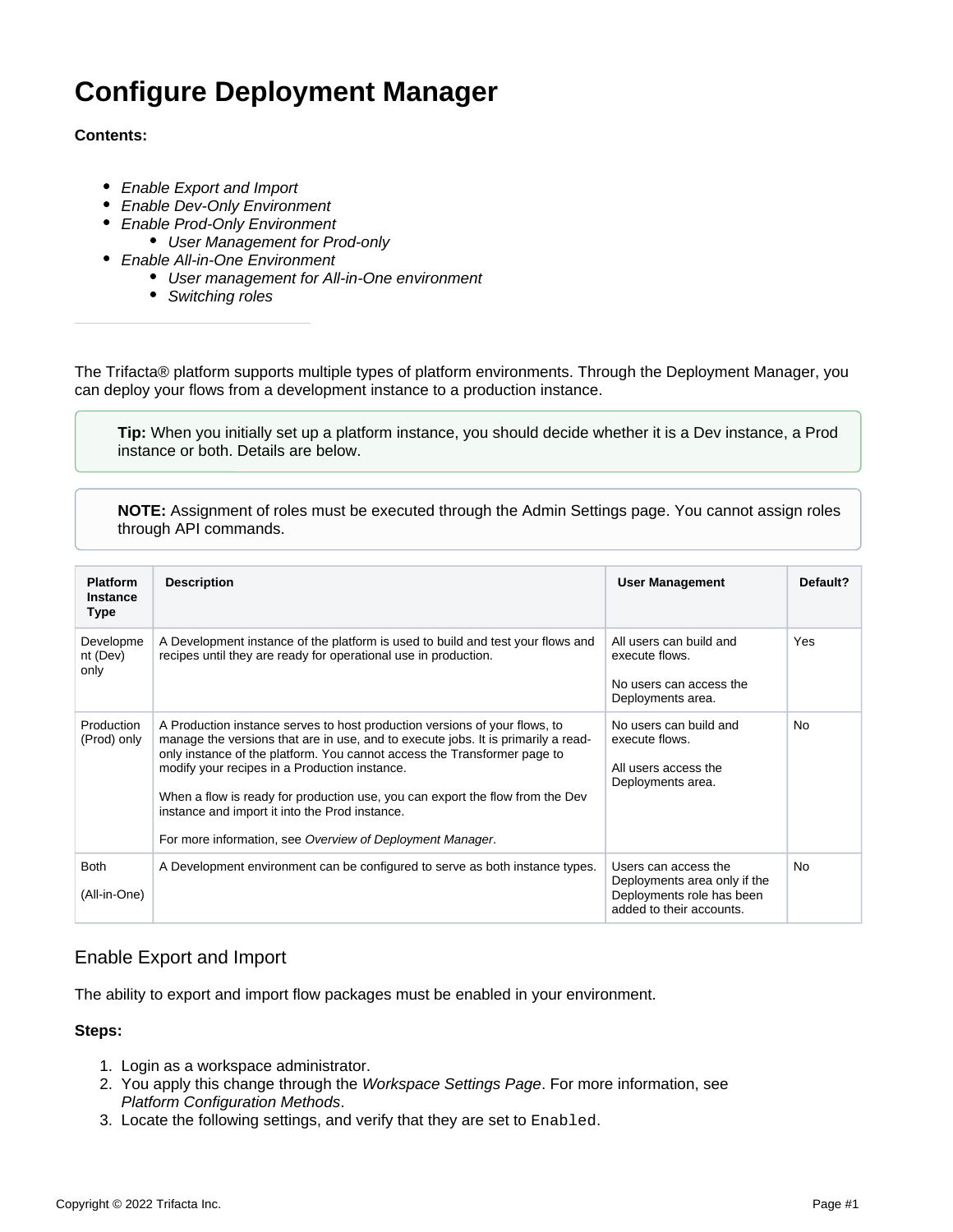```
Export
Import
```
4. Test the export of a flow.

## <span id="page-1-0"></span>Enable Dev-Only Environment

Deployment Manager configuration is required.

**NOTE:** Do not include the Deployment role in any users accounts. See [Workspace Users Page](https://docs.trifacta.com/display/r082/Workspace+Users+Page).

## <span id="page-1-1"></span>Enable Prod-Only Environment

If you are installing separate instances of the Trifacta platform to serve as Dev/Test and Prod environments, you can configure the Prod environment to serve only production purposes. Users who are permitted access to this environment can create and manage deployments, releases within them, and jobs triggered for these releases.

**Tip:** Separate Dev and Prod platform instances is recommended.

By default, the installed instance of the platform is configured as a Development instance. To configure the installed platform to operate as a Production instance, please complete the following steps.

**NOTE:** If you are enabling a Production-only instance of the platform, you should verify that you have deployed sufficient cluster resources for executing jobs and have sufficient nodes and users in your Trifac ta license to support it. For more information, see [Overview of Deployment Manager](https://docs.trifacta.com/display/r082/Overview+of+Deployment+Manager).

#### **Steps:**

- 1. You can apply this change through the [Admin Settings Page](https://docs.trifacta.com/display/r082/Admin+Settings+Page) (recommended) or trifacta-conf.json. For more information, see [Platform Configuration Methods](https://docs.trifacta.com/display/r082/Platform+Configuration+Methods).
- 2. Configure the following setting to be true:

"deploymentManagement.enabled" : true,

3. Save your changes and restart the platform.

#### <span id="page-1-2"></span>**User Management for Prod-only**

You must create accounts in the Prod instance for users who are to be permitted to create and manage deployments.

**Tip:** You should limit the number of users who can access a Production environment.

**Tip:** A deployment user should be assigned the flow author role for the workspace. Lesser flow roles may prevent the deployment user from properly importing and managing flows. See [Workspace Roles Page](https://docs.trifacta.com/display/r082/Workspace+Roles+Page).